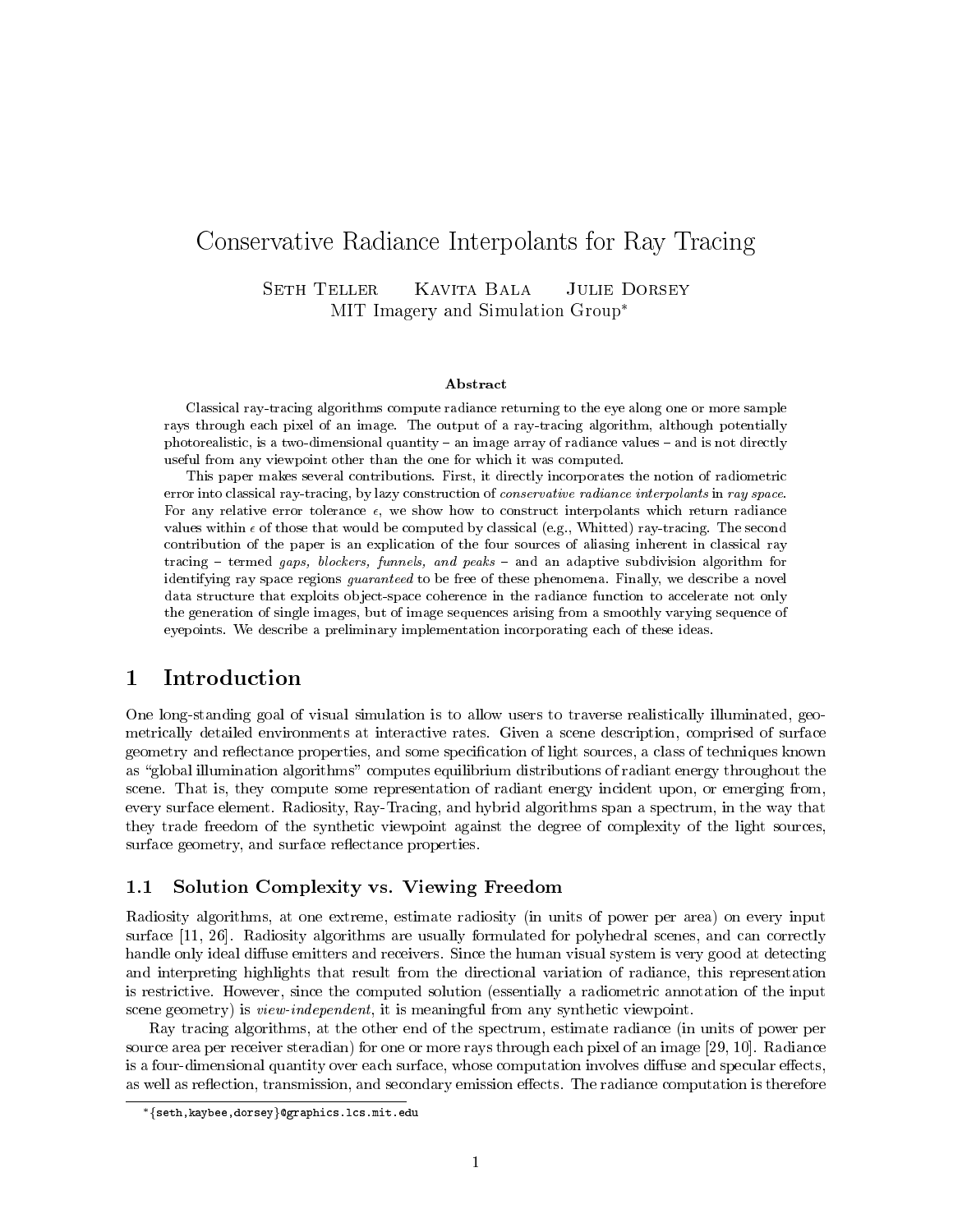extremely complex  $-$  so complex, in fact, that ray tracing algorithms  $\hbar x$  the synthetic viewpoint and viewport, requiring them as additional inputs, and compute radiance only for the specified viewpoint. Thus, the output of a ray tracing algorithm, although potentially photorealistic, is a two-dimensional quantity  $-$  an image array of radiance values  $-$  and is not directly useful for any viewpoint other than the one for which it was computed.

A class of hybrid techniques has arisen that compute more general representations of the radiance function  $-$  typically, some discretized approximation to the radiance and/or irradiance field at each surface, or in space [27, 28, 25, 24, 4]. However, these representations have typically been extremely expensive to compute and store. Thus, the important visual cues provided by these algorithms (shadows, smooth shading, transparency, reflections, etc.) have not been achievable in interactive visual simulation applications.

#### $1.2$ Solution Error vs. Running Time

Rendering is a numerical simulation problem, and as such is subject to various sources of error. Given a fixed scene geometry and reflectance model, another long-standing problem in computer graphics is to achieve a controllable tradeoff between the time expended computing a solution, and the fidelity of that solution. Hierarchical radiosity techniques [13] explicitly incorporate solution error via lazy enumeration of coupling coefficients according to a per-coefficient error estimate. Sophisticated error bounds for radiosity solutions have also been described (e.g. in [18]). Ray tracing and hybrid algorithms have historically employed supersampling or distribution sampling to decrease solution error.

### 1.3 Our Approach

Even using today's most powerful workstations, it is overambitious to attempt to represent the radiance distribution for all surfaces, from all viewing directions, for a non-trivial scene. However, it is feasible to compute radiance lazily for a small predictive neighborhood around the synthetic viewpoints exercised in a real visual simulation application  $-$  thereby exploiting both the *visibility coherence* of an observer moving through the scene, and the *smoothness* of the radiance field. We describe a system for radiance computations based on a number of novel ideas:

- $\bullet$  An error tolerance  $\epsilon$  directly controls the tradeoff between solution error and rendering time;
- $\bullet$  An adaptive, per-surface radiance interpolant captures the radiance (angular flux density)  $\bullet$ leaving the surface to within  $\epsilon$ , for a lazily-constructed envelope of directions;
- $\bullet$  -Kadiance interpolation is performed by quadrilinear interpolation in ray space;  $\bullet$
- $\bullet$  The four causes of aliasing in classical ray tracing  $-$  gaps, blockers, funnels, and peaks  $-$  are identified, and ray tree topologies and isotopies defined. A conservative predicate identifies isotopies; ray trees of like topology are interpolated only when they form an isotopy.
- $\bullet$  The fundamental visibility operation in ray tracing, ray casting, is  $\exp$ ilcitly decoupled from the fundamental radiometric operation, integration of irradiance, yielding a sampling scheme that suffers absolutely no unrecognized geometric aliasing, and strictly bounded radiometric aliasing, at every pixel.

#### $\overline{2}$ **Previous Work**

Ray casting was introduced in 1968 as a technique for visibility determination and the rendering of hard shadows [2]. Classical ray tracing was proposed in 1980 to simulate reflection and refraction

<sup>&</sup>lt;sup>1</sup>We do not consider texture mapping in this work.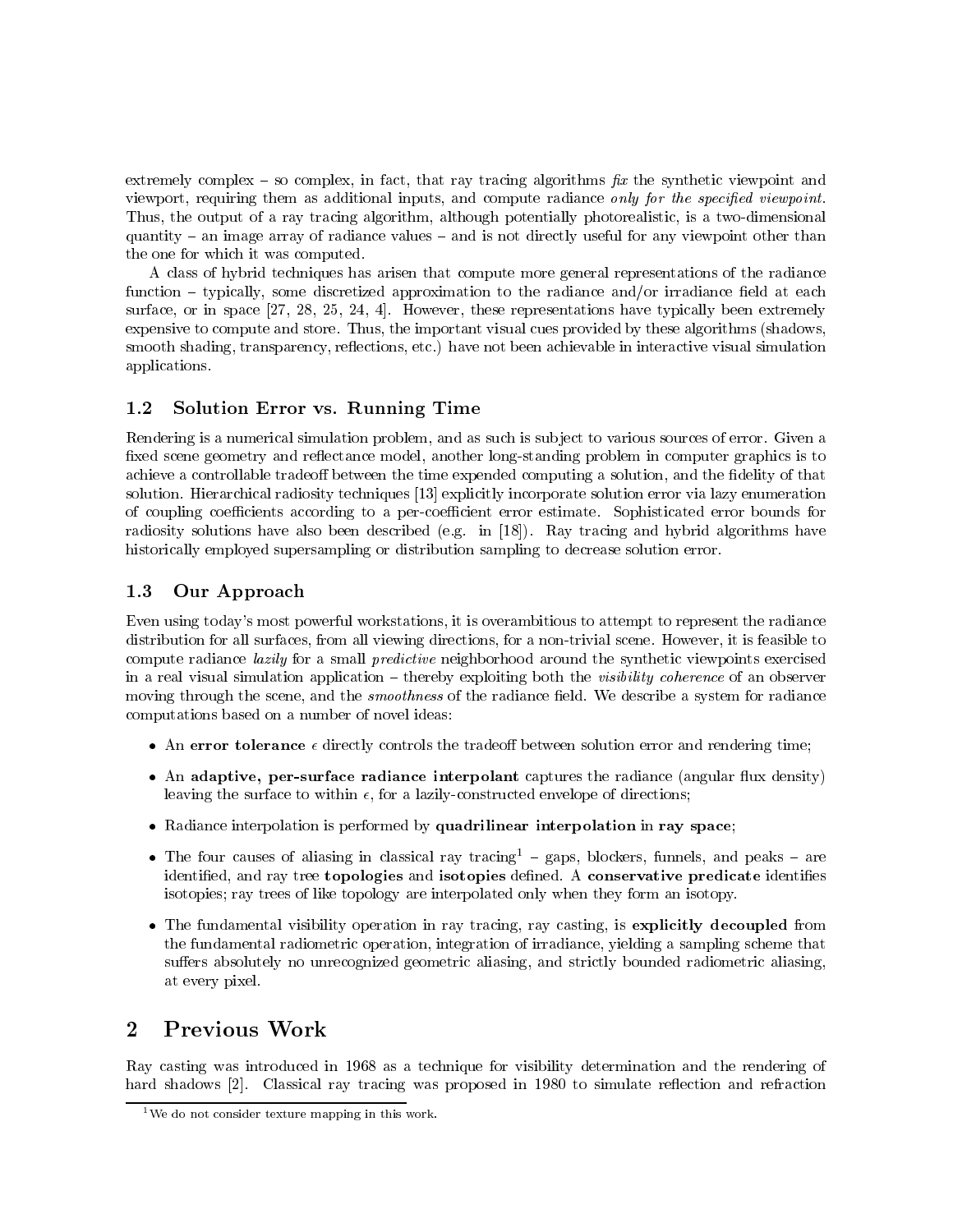phenomena [29]. This approach identies only those paths along which radiance reaches the eye from the specied light sources or background [10]. Given a scene description comprised of implicit primitives (each with associated material properties), one or more local or infinite point light sources, an ambient light level, and a synthetic eyepoint, view frustum, and viewport, the ray tracing algorithm computes a representation of the radiance returning to the eye along a set of sample "eye rays" through each pixel. Radiance values are computed by recursively spawning a ray tree for each eye ray [10]. Exemplary pseudocode for a backward ray-tracer can be found in [14]. A host of renements and generalizations have since been proposed [10, 7].

### 2.1 Ray Tracing Acceleration

Ray tracing algorithms perform an expensive operation  $-$  finding the first intersection of a ray with some scene object  $-$  tens or hundreds of times per image pixel, and are therefore extremely compute intensive. These algorithms can be accelerated by making individual intersection tests faster via spatial subdivision or creative use of a z-buffer; by amortizing the per-ray intersection cost with a more general ray representation; or by spawning fewer rays via adaptive sampling or importance sampling (see [10], pp. 204-5 for a taxonomy of such techniques current to 1989).

Most ray tracing acceleration methods have concentrated on reducing or amortizing the cost of ray casting. This has been done by casting bundles of rays, as did beam-tracing for polyhedral scenes [15] and cone-tracing [1]; employing a fixed-grid [6] or adaptive [8] 3D spatial hierarchy of scene objects; and employing a 5D hierarchy associating ray sets and the object(s) encountered by rays in the set [3].

While many researchers have concentrated on reducing the per-ray intersection cost, relatively few published algorithms have the intent of reducing the number of rays cast. Popular public domain ray tracers such as RayShade [17] use an adaptive subdivision technique based on variance of screen space radiance samples. This is a necessary, but not sufficient, criterion for avoiding aliasing.

Some researchers have addressed the problem of generating image sequences for scenes whose geometry [9] or material properties [22] change with time. To the authors' knowledge, however, no existing work explicitly addresses the generation of ray-traced images from a sequence of smoothly varying eyepoints.

#### $2.2$ **Truncation Error**

When gathering irradiance on a given surface, classical ray tracing accounts for irradiance only along a finite set of directions: from all point light sources; along the reflection direction of the sample ray; and along the transmission direction of the ray. Moreover, recursive ray spawning is suppressed when the ray tree depth (weight) exceeds (falls below) some prespecified threshold. This "truncated" integration can give rise to error by excluding ray paths along which significant radiance may flow (e.g., light bouncing among many surfaces before reaching the eye). Researchers have addressed this source of error using distribution ray tracing [5], forward ray tracing [10] and path tracing [16]. This paper does not address truncation error, as our system is designed to compute an  $\epsilon$ -approximation to the radiance values computed by classical ray tracing.

## 3 Algorithm Overview

This section presents a brief overview of our algorithm. With every object we associate a lazily constructed representation of radiance from the object, which we call a "radiance interpolant." To generate an image, an eye ray is cast through each pixel of the associated viewport. If the eye ray hits no ob ject, a background radiance is returned. Otherwise, the eye ray hits an ob ject, and a radiance interpolant for the object is lazily refined through analytic ray tracing operations. This interpolant construction may or may not succeed. If it succeeds, a radiance value for the original eye ray is produced through quadrilinear interpolation of radiance values stored with the interpolant. Otherwise, a radiance value is produced by tracing the original eye ray through the scene as in classical ray tracing.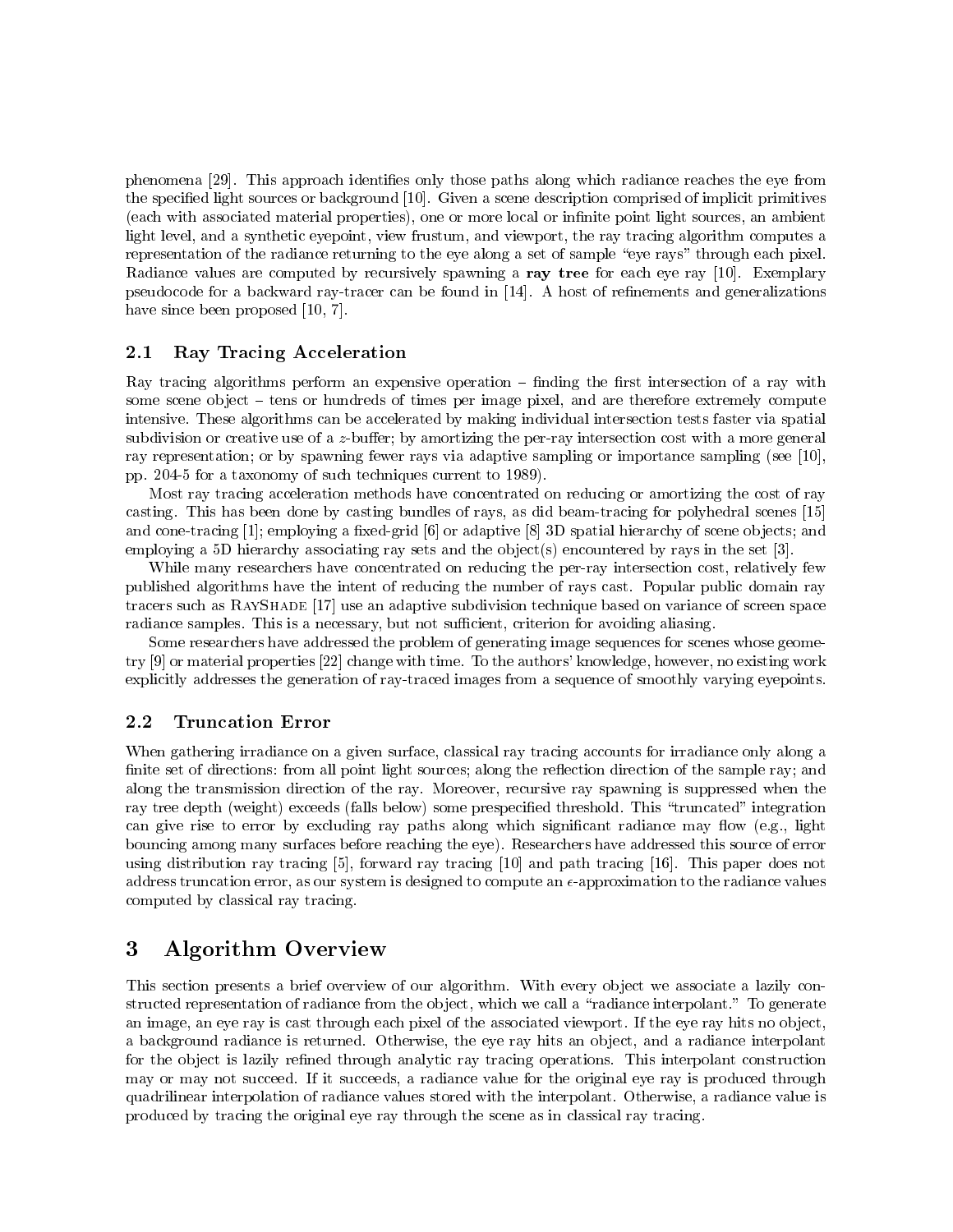#### **Aliasing**  $\overline{\mathbf{4}}$



Figure 1: Aliasing errors due to insufficient radiance sampling.

There are four ways in which aliasing errors can arise in classical ray tracing. They are depicted in Figure 1, with sample rays shown as solid lines, and dashed lines depicting signicant radiance paths/nonpaths missed due to insufficient sampling. First, gaps might not admit sample ray paths, yet admit intervening rays (Figure 1-a). Second, blockers might admit sample rays, yet block intervening rays (Figure 1-b). (Horizons or terminators occur when an object "self-blocks," obscuring paths from its own surface to a light source.) Third, when traversing an interface from a dense to a sparse medium (e.g., from water to air), sample rays might be totally internally reflected, whereas intervening rays are transmitted (Figure 1-c). We call this source of aliasing a **funnel**, because the set of transmitted rays through a dense/sparse boundary have directions which fall within the Gauss map of all normals on the boundary, Minkowskiproducted (roughly, expanded) by a cone whose opening angle is determined by the ratio of indices of refraction of the involved media. Finally, an intervening ray might encounter a peak in radiance centered on a specular highlight (for example, at point p in Figure 1-d). Radiance peaks occur at extremal paths, that is, those of locally minimal or maximal optical length (see [20] for a discussion of such paths in the context of ray tracing algorithms).

#### $\overline{5}$ 5 Ray Trees

Rays spawned by a ray tracing algorithm not only have geometric attributes, but can also be thought of as "carrying" radiance, a physical quantity. Moreover, we have seen that as a sample ray changes position or direction, the radiance along that ray (as computed by classical ray tracing) changes smoothly, except at discontinuities caused by gaps, blockers, or funnels. Thus, it should be possible to interpolate between radiance samples to produce values which are weighted averages of those associated with the samples. When is it sensible to interpolate radiance samples?

The spawning of a ray can be thought of as inducing a ray tree  $[10]$  (Figure 2). Each tree leaf corresponds to an aggregation of direct illumination from a light source or the background, is labeled with a unique identifier for that source, and stores the radiance collected from the source. Each internal node corresponds to a recursively spawned ray, traced to gather radiance reflected by, or transmitted through, some scene object. Such nodes are labeled with a unique identifer for the intervening object, and store the radiance gathered from the object (in the figure, ray paths are marked with arrows indicating the direction along which radiance is gathered). Each ray tree edge corresponds to a ray cast (i.e., a ray-scene intersection operation); we find it useful to consider *ordered* lists of edges as representing a sequence of such calls.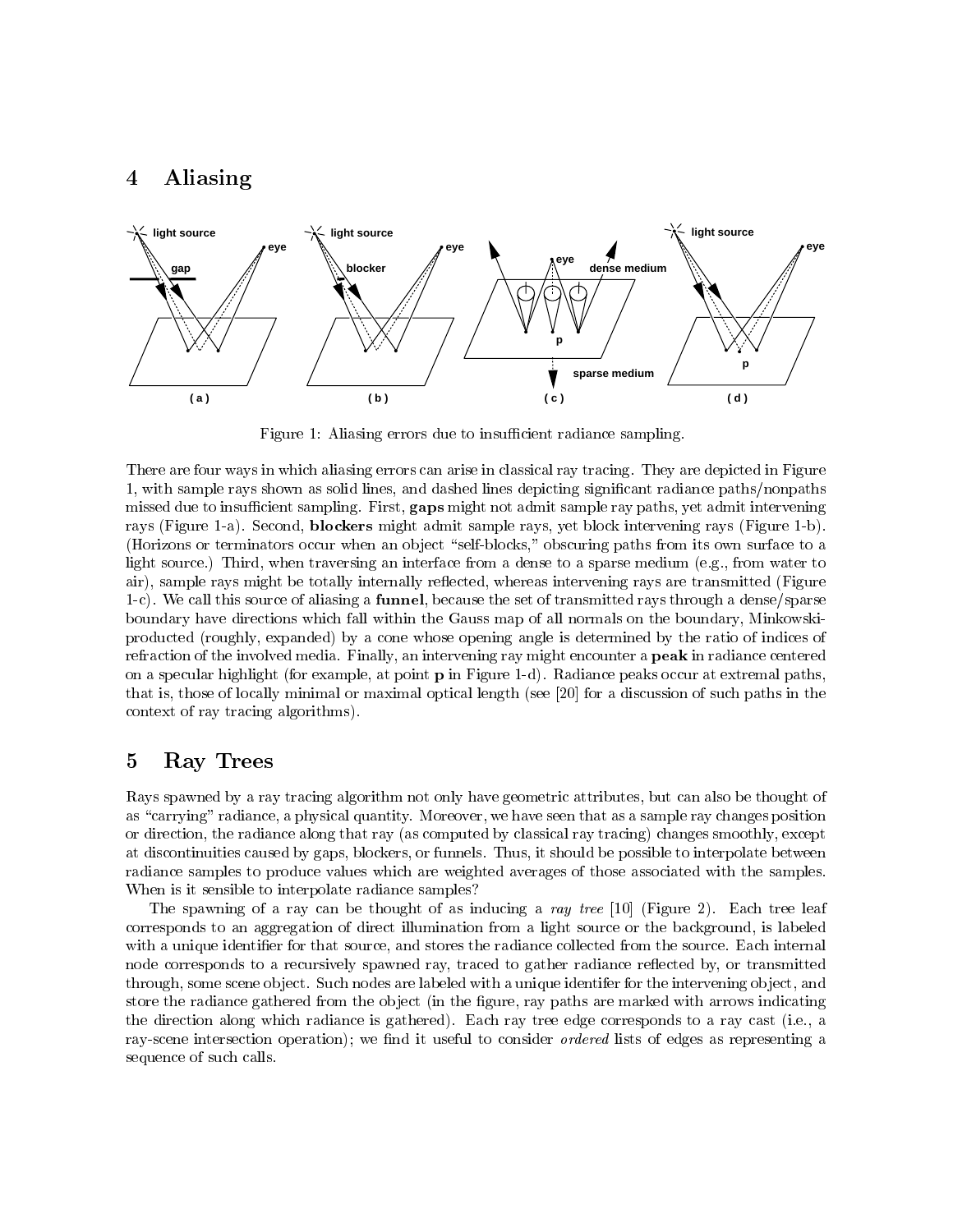

Figure 2: The ray tree induced by a spawned eye ray.

### 5.1 Ray Tree Isomorphisms

Two ray trees A and B are *isomorphic* if there exists a one-to-one correspondence  $\Pi$  between their nodes, and if, whenever some node  $\mathcal{N}_\mathcal{A}$  in A has as its  $k^{th}$  subtree  $\mathcal{M}_\mathcal{A}$ , its corresponding node  $\Pi(\mathcal{N}_\mathcal{A})$  in B has as its  $k^{th}$  subtree the node  $\Pi(\mathcal{M}_{\mathcal{A}})$ . We say that isomorphic ray trees have the same topology. Together, every surface point and viewing direction of that point (for a fixed surface, a 4D range) induce a ray tree of some topology. A crucial observation is that radiance changes discontinuously only when the topology of the ray tree changes. Imagine a 2D pencil of rays through a neighborhood of points on some directly illuminated surface (Figure 3-a). An observer experiences a radiance discontinuity when viewing the hard shadow edge cast by the occluder. Radiance discontinuities occur under purely directional variation as well (Figure 3-b). Consider a 2D pencil of rays through a fixed point  $\bf{p}$  on some indirectly illuminated surface. An observer viewing p from varying directions will experience a radiance discontinuity when the reflection of object  $S_2$  starts (or stops) containing **p**.



Figure 3: Radiance discontinuities occur where the ray tree topology changes.

### 5.2 Ray Isotopies and Radiance Interpolation

Intuitively, if one is to avoid interpolating across a radiance discontinuity, one must average only samples which have been derived from isomorphic ray trees. This is a necessary, but not sufficient, condition for discontinuity-free radiance interpolation since intermediate rays may induce ray trees that are not isomorphic to those of the sample rays (cf. Figures 1-a, b and c). A sufficient condition is that all rays in *the ray space convex half* of the sample set induce isomorphic ray trees, banishing any radiance discontinuities there. We call such a set an *isotopy* of rays. The following subsections detail the identification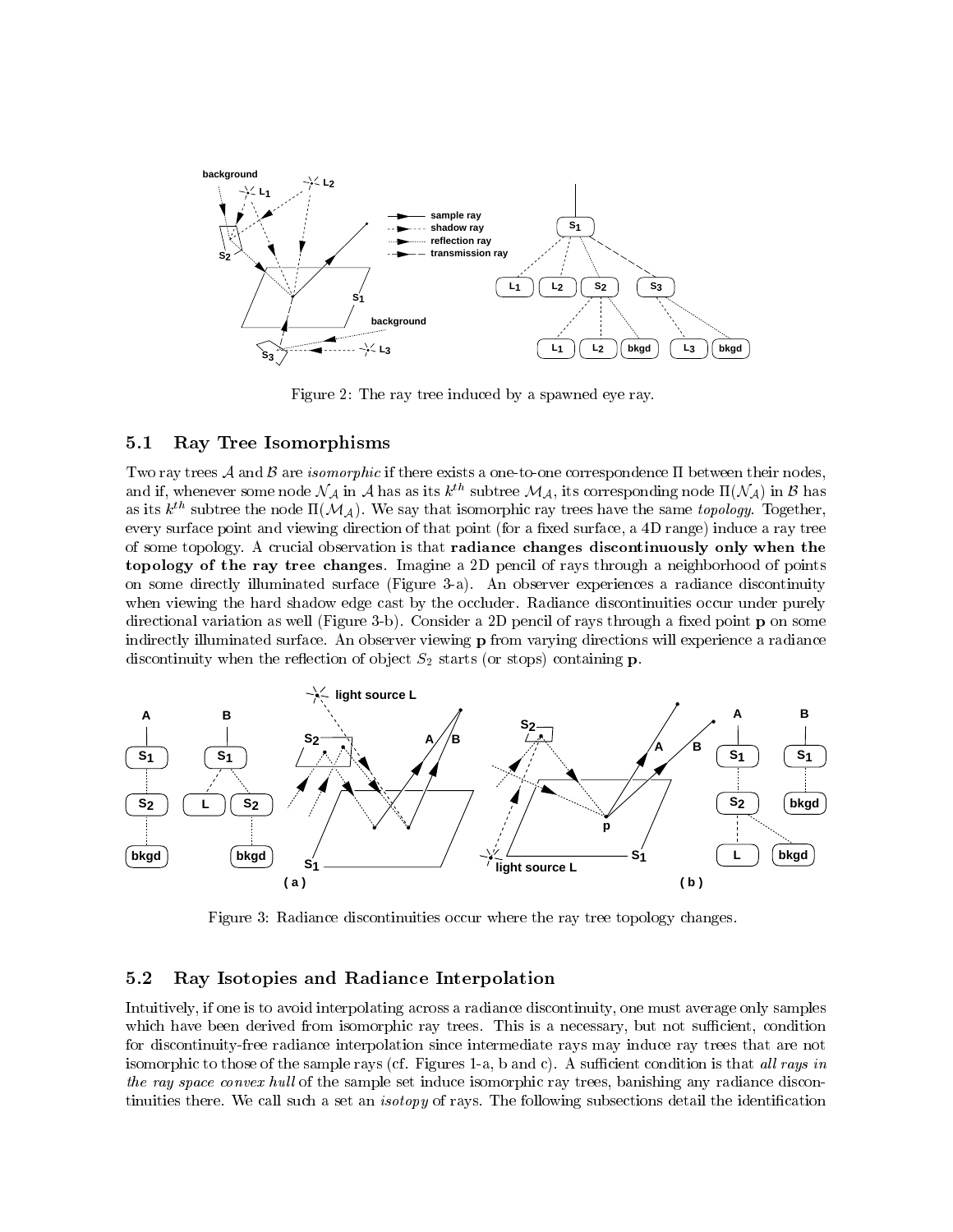of isotopic regions for a scene comprised of convex ob jects. Recall that ray isotopies can be interrupted only by gaps, blockers, and funnels.

Detecting Gaps: Since convex objects cannot have holes, any two sample ray trees which span a gap must encounter distinct objects, and can not be isomorphic. Thus, the presence of gaps inside a ray subregion can be detected by comparing the topologies of the region's extremal ray trees.



Figure 4: Establishing the absence (a) or potential presence (b) of blockers.

**Detecting Blockers:** We detect blockers using a dynamic version of *shaft culling* [12]. Shaft culling was originally developed for use in a radiosity algorithm based on ray-casting.

Our implementation uses kd-trees to partition the scene hierarchically for efficient ray casting [10]. Every ray between two points A and B propagates through some well-dened set of cells in this spatial subdivision. Every two cells in the subdivision have some "least common ancestor"; that is, the deepest (smallest) cell which contains them both. Thus, given the extreme rays in some convex ray space region R, all of which connect scene objects A and B, we search the least common ancestor (shown in bold in Figure 4-b) of all cells touched by the rays. If the least common ancestor has no descendants other than A or B, by convexity it must be true that no ray in the interior of R meets any object other than A or B. If its descendants contain objects other than A and B, we apply shaft culling against the bounding boxes of these objects to test for potential blockers.

Note that this blocker identification technique is *conservative*, i.e., it sometimes reports objects that are not truly intersected by the rays. However, it always identies ob jects that are truly blockers (such as the sphere  $C$  in Figure 4-b).



Figure 5: Totally-internally reflecting (TIR) samples may interpolate to non-TIR samples (bold and dashed, at left), and vice-versa (right), even when all geometric primitives are convex.

Detecting Funnels: Finally, we address the issue of detecting funnels; that is, regions of ray space in which extremal samples are (are not) totally internally reflecting across a dense/sparse interface, whereas interpolated samples are not (are) totally internally reflecting (cf. Figure 1). Unfortunately, it is easy to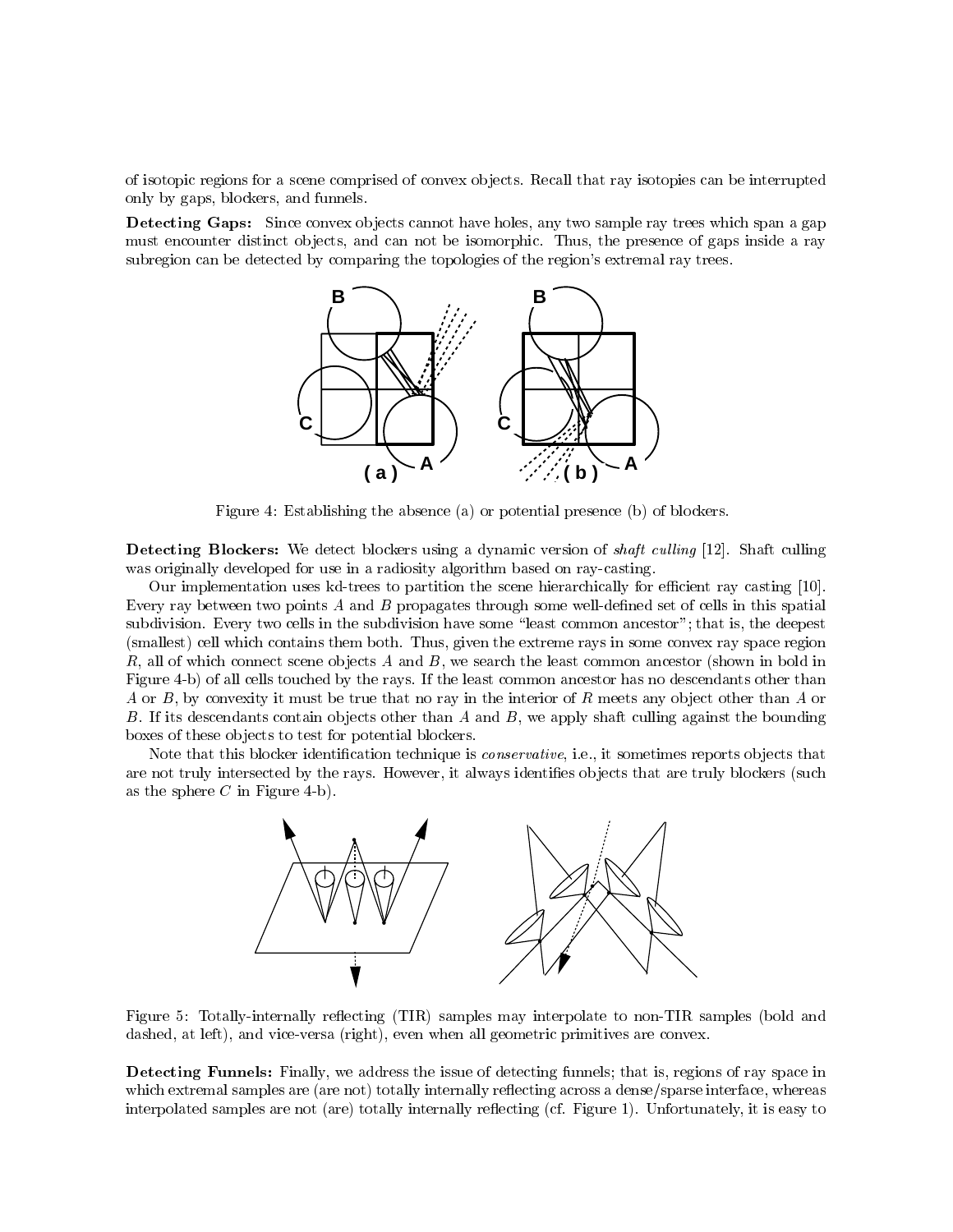exhibit instances of both positive and negative funnels (Figure 5); we know of no simple, general method for detecting their presence. However, a *conservative* subdivision strategy preserves the correctness of our approach: we simply label any raytree containing a dense/sparse interface as non-isotopic. This may cause excessive sampling; however, it will never allow interpolation across a funnel.

We note that existing beam-tracing [15] cone-tracing [1], and pencil-tracing [23] algorithms encounter this problem in a different form; refraction causes linear descriptions of ray bundles to become nonlinear. Each of these algorithms employed geometric approximation techniques to trace refracted ray bundles, but showed no bounds for the geometric and radiometric errors so incurred.

### 5.3 Bounding Interpolant Error

Ray tree leaves correspond to a recursion termination (zero gathered radiance), a ray's escape from the scene (to background, collecting constant gathered radiance), or the evaluation of radiance from a point light source (Phong shading, non-constant radiance). The latter cases, appropriately weighted, are the only sources of radiance at the root of the ray tree. Thus, to bound the radiance that could arise from any query ray in some isotopy, we must bound the radiance computed at the ray tree leaves, then multiply these bounds by the aggregate weight of the subtree (note that this weight is the same for all ray trees in the isotopy).



Figure 6: A radiance peak can exist only if the reflection directions  $\mathbf{R}_i$  and the sample directions  $\mathbf{S}_i$  are not separable on the Gauss map.

The radiance function is unimodal for a fixed viewing position or a fixed viewing direction. However, when the sample direction varies, radiance can have many maxima. Bounding the radiance exactly within some ray isotopy could be done by identifying a ray within the region for which  $N\cdot H$  (or  $N\cdot L$ ) is maximized, then evaluating radiance along that ray. However, again we formulate a simpler, conservative strategy. We simply subdivide until any maxima of  $N \cdot H$  are banished from the interior of the isotopy. We do so by analyzing the Gauss map of the surface normals (Figure 6).

For an isotopic sample set  $S_i$ , define the sample rays' points of intersection with some primitive as the  $p_i$ , and the induced light vectors  $L_i$  and normals  $N_i$ . A radiance peak can occur only if there exists some interpolated sample direction which is the reflection of its induced light source direction. This can occur if and only if the Gauss map of the sample directions intersects that of the reflection directions  $\mathbf{R}_i$ (Figure 6-a). Otherwise, the maximum radiance arises at one of the  $S_i$ . A simple conservative test for non-intersection of two Gauss maps is that of strict linear separability; that is, two sets  $A_i$  and  $B_j$  of vectors are strictly linearly separable iff there exists a vector **D** such that  $\mathbf{D} \cdot \mathbf{A}_i < 0 \ \forall i$  and  $\mathbf{D} \cdot \mathbf{B}_j > 0 \ \forall j$ . This 3D linear programming problem can be solved in time linear in the total number of vectors [19].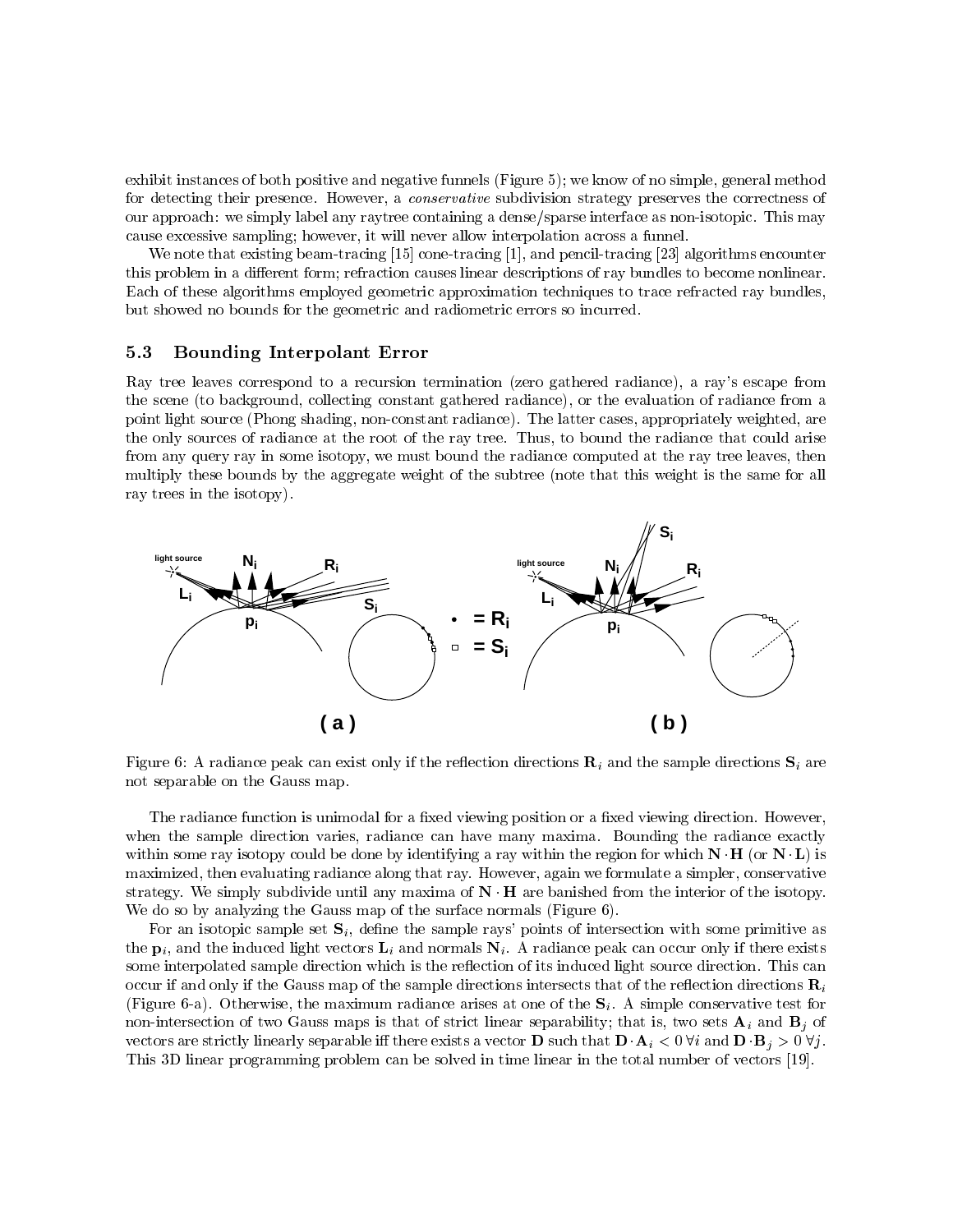## 6 Radiance Interpolants

It remains to elucidate an interpolant mechanism that, given an isotopic region of rayspace, produces for every query ray in the region radiance values within  $\epsilon$  of those that would be computed by classical ray tracing. This section describes a mechanism by which all rays through some volume of space can be represented, and by which a sample or "query" ray can be checked for inclusion in a represented set. We wish to generate ray traced images using far fewer radiance samples than would classical ray tracing. To do so, we lazily construct *radiance interpolants in ray space*, then judiciously substitute queries to such interpolants for most (but not all) radiance sampling operations.



Figure 7: A ray coordinatized by its 2D intercepts with two reference planes.

Figure 8: A ray subregion corresponds to a 4D hypercube  $\overline{\phantom{a}}$ the root of a linetree.

Given a pair of reference planes, those rays parallel to neither plane can be *coordinatized* by a pair of 2D intercepts (e.g.,  $(a,b)$  and  $(c,d)$  in Figure 7). Thus, the rays through a pair of bounded regions (e.g., squares) on two reference planes form a four-dimensional set.

Given a ray described in 3D, the ray's 4D ray-space coordinates can be defined with reference to a box around the object which ray intersects. Every such box has six "face-pairs" of opposing (parallel) faces. To represent a ray, we select the face-pair that is maximally perpendicular to the ray; the two faces involved must be expanded to capture all rays that could intersect the object.

All rays in a subregion of ray space can be generated by allowing  $(a, b, c, d)$  to take values in the domain  $|a_0..a_1| \times |b_0..b_1| \times |c_0..c_1| \times |d_0..d_1|$ . Conversely, one may determine whether a given ray  $(a, b, c, d)$  lies inside a region in ray space by performing four interval tests, one for each of the ray coordinates  $a, b, c, d$ . Using this geometric representation of rays, we associate radiometric information (i.e., radiance values) in a data structure called a "linetree" (Figure 8 depicts the root cell of a linetree). When a radiance query is made on a linetree cell whose sixteen extremal rays do not form an isotopy, the linetree is adaptively subdivided.

#### $\overline{7}$ 7 Implementation

We modified a classical Whitted ray-tracer to use lazy radiance interpolation. This section describes the algorithm in detail. Given an eye ray and an ob ject it intersects, we must determine whether interpolation will fail or succeed for the ray. To do so, we first identify the face-pair and  $(a, b, c, d)$  intercepts for that pair. We then find the leaf linetree containing  $(a, b, c, d)$  (cf. Figure 8). If the interpolation predicate for that leaf is TRUE, interpolation is performed, producing a radiance value for the eye ray. Otherwise, if the (leaf) linetree's depth does not exceed some maximum depth, it is subdivided. Construction of an interpolant is then attempted for the (single) new child which contains the original eye ray. In this fashion, interpolants are "lazily" constructed.

To build an interpolant for an object, 16 interpolant rays are cast. If all 16 hit the object, a shading operation is invoked for each interpolant ray. If the shading calls produce isomorphic raytrees, and all raytrees satisfy the blocker, specularity, and epsilon tests, the predicate associated with the linetree cell is set to TRUE. In this case, subsequent radiance queries to this linetree cell will be successfully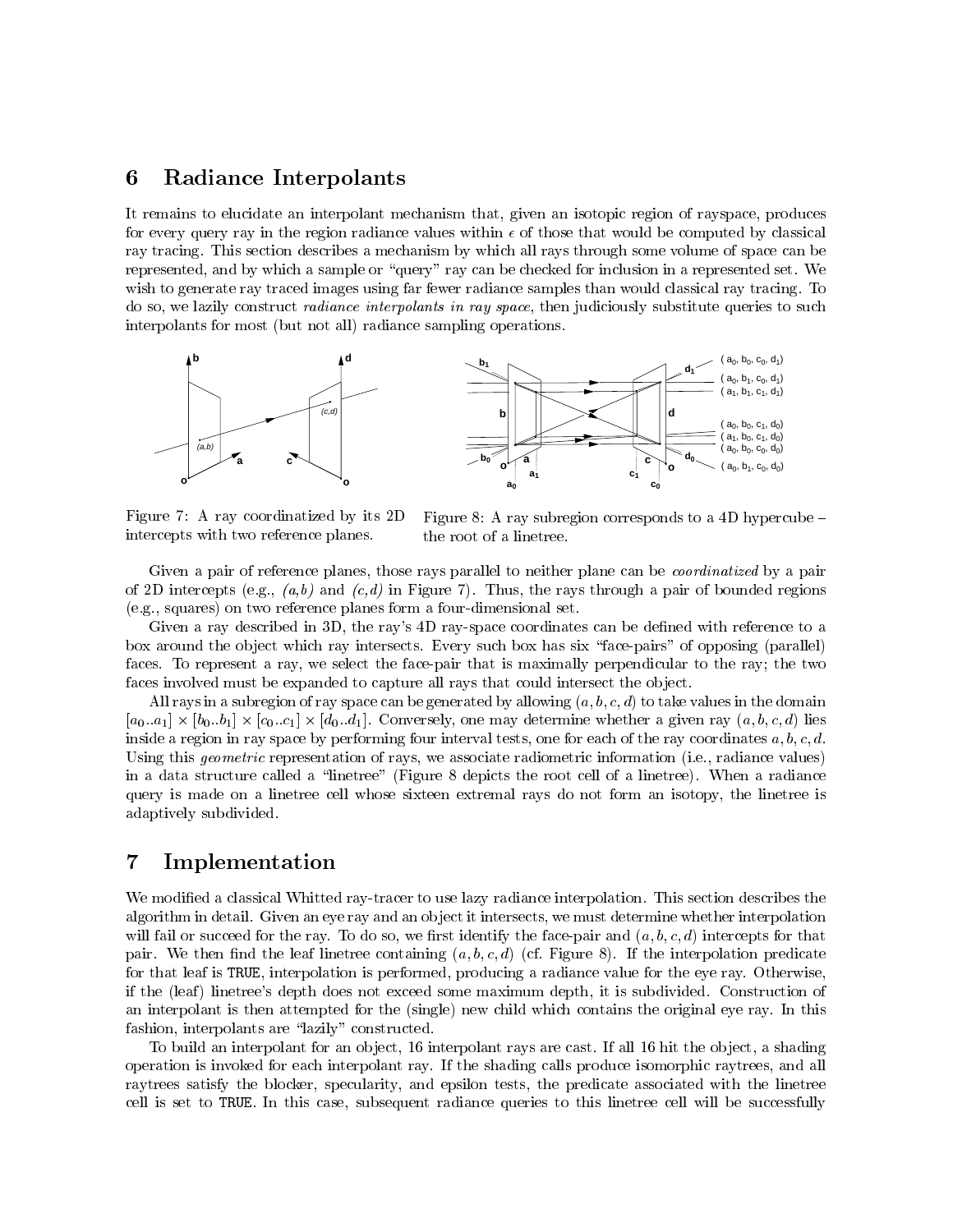interpolated. Otherwise, the predicate is set to FALSE; subsequent queries to this linetree cell will result in subdivision as described above.

We employ a sphere illuminated by a single light source to illustrate the algorithm's operation. Color Plate 1-(a) depicts how our algorithm isolates all possible sources of aliasing. The yellow and green areas correspond to regions of subdivision due to non-isomorphic raytrees  $-$  due to silhouetting and selfshadowing, respectively. The cyan region corresponds to subdivision around the specular highlight on the sphere (i.e., failure of the specularity test). The purple region corresponds to subdivision due to the relative error between the samples exceeding epsilon (i.e., failure of the epsilon test). Color Plate 1-(b) shows the aliasing artifacts that can arise if specular highlights are not detected. The image was generated by disabling the specularity test. This causes erroneous interpolation across the specular highlight. The final result of our algorithm in the case of this simple scene is depicted in Color Plate  $1-(c)$ .

A multiple-ob ject scene is required to illustrate failure of the blocker test. Color Plate 2-(a) depicts a face model with 7 primitives, rendered with  $\epsilon = 0.5$ . Color Plate 2-(b) is color-coded as before. The red regions in the scene correspond to regions of subdivision due to potential blockers.

## 8 Results

The ray tracer uses two primitive operations: Intersect, which computes the intersection of a ray with the ob jects in the scene, and Shade, which computes the radiance at a point by local and global recursive computations of the radiance.

Total and Total and the total number of intersection and shade operations. Ipin  $\mathbf{r}_1$  and  $\mathbf{r}_S$  are the the intersection and shade operations invoked by our scheme to build interpolants. Base <sup>I</sup> and Base <sup>S</sup> are the intersection and shade operations invoked when interpolation fails. (For the classical ray tracer,  $I_{p_1}$ and  $I_{PS}$  are zero.)

### 8.1 Coherence

This section discusses the algorithm's performance on two models (depicted in Color Plate 2-(a) and Color Plate 3-(a)). The face model comprises 7 primitives. The room model is more complex, with 18 primitives. All images were rendered using our radiance interpolant algorithm. We instrumented both the initial and modified ray tracer to record Base I , Base  $S$  , IpI , and I  $p$  . For the ray tracer runs, the rate  $\sim$ recurses to a maximum depth of 4, and cuts off recursion if the aggregate weight is less than 0.01.

|         |      |           |                      | Intersect Counts (x 1000) |            |             |                |     | Shade Counts (x 1000) |       |                |
|---------|------|-----------|----------------------|---------------------------|------------|-------------|----------------|-----|-----------------------|-------|----------------|
| Frame   |      | Ip Scheme |                      | Classical                 | Inter.     |             | Ip Scheme      |     | Classical             | Shade | Īр             |
| $^{\#}$ | Base | 1p.       | $\operatorname{Tot}$ | $\operatorname{Tot}$      | Ratio      | <b>Base</b> | 1 <sub>D</sub> | Tot | Tot                   | Ratio | <b>Success</b> |
|         | 257  | 235       | 492                  | 466                       | $\bf 1.06$ | 54          | 83             | 137 | 159                   | 0.86  | 70%            |
|         | 266  | 64        | 330                  | 486                       | 0.63       | 56          | 23             | 79  | 166                   | 0.47  | 71\%           |
|         | 276. | 43        | 319                  | 506                       | 0.59       | 57          | - 15           | 72  | 172                   | 0.42  | 71\%           |
|         | 273  | 48        | 321                  | 502                       | 0.60       |             |                | 74  |                       | 0.44  | 71\%           |
|         | 270  | 63        | 333                  | 495                       | 0.63       | 56          | 23             | 79  | 169                   | 0.47  | 71\%           |

Table 1: Face model: Counts in thousands, and ratios with  $\epsilon = 0.25$ .

Table 1 presents the results for the face image depicted in Color Plate 2, with  $\epsilon = 0.5$ . The second  $t_{\rm c}$  fourth columns present Base I;  $\mathcal{I}_{I}$  , and  $\mathcal{I}_{V}$  (in thousands) or our scheme, and we present Tot I of classical ray tracing in the fth column for comparison. The sixth column presents the ratio of intersect calls made by the interpolant algorithm to those made by the unmodied ray tracer. Similarly, the seventh to ninth columns present Base  $S$  , IpS , and Total (in thousands) of our scheme, and we present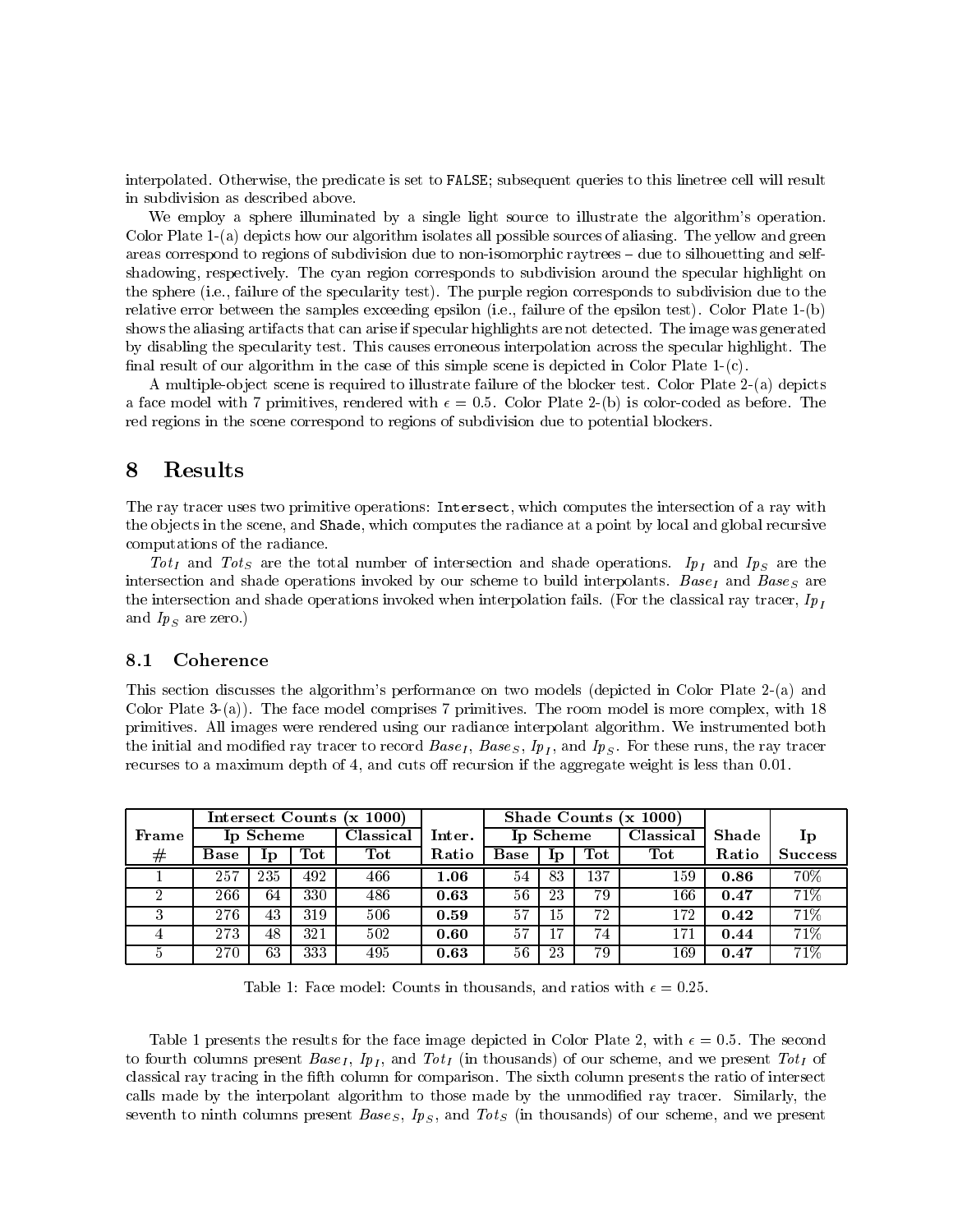Tot <sup>S</sup> of classical ray tracing in the tenth columns for comparison. The second to last column presents the ratio of shade calls made by the two ray tracers. The last column presents the percentage of pixels for which interpolation was successful.

The first row presents results for the initial rendering of the scene. The next 2 rows correspond to small movements in the eye forward (along the viewing direction). The last 2 rows correspond to small movements of the eye sideways. Similarly, Table 2 presents the results for the room model (Color Plate 3), from which images were generated with  $\epsilon = 0.1$ .

The results demonstrate the algorithm's use of spatial and temporal coherence. The first time the scene is traced, our algorithm populates the linetrees with interpolant samples by shooting interpolant rays. The first row of Table 1 shows that the first time the scene is rendered our algorithm increases the intersection operations by 6%, whereas shade operations decrease by 14% due to coherence of the radiance field. Moving forward or sideways can cause unexplored parts of the scene to be exposed, and interpolants have to be built for these exposed regions. Subsequent small, coherent movements of the eye reduce the number of intersections and shades by up to 41% and 58%, respectively.

|       |       |                |     | Intersect Counts (x 1000) |          |             |                |                | Shade Counts (x 1000) |          |                |
|-------|-------|----------------|-----|---------------------------|----------|-------------|----------------|----------------|-----------------------|----------|----------------|
| Frame |       | Ip Scheme      |     | Classical                 | Inter.   |             | Ip Scheme      |                | Classical             | Shade    | Ip             |
| #     | Base  | 1 <sub>D</sub> | Tot | Tot                       | Ratio    | <b>Base</b> | 1 <sub>p</sub> | $\mathbf{Tot}$ | Tot                   | Ratio    | <b>Success</b> |
|       | 166   | 304            | 470 | 384                       | $1.31\,$ | 24          | 78             | 102            | 91                    | $1.13\,$ | 76%            |
| ച     | 162   | 146-           | 308 | 384                       | 0.72     | 23          | 40             | 63             | 91                    | 0.69     | 77%            |
| 3     | 161   | 106            | 267 | 383                       | 0.58     | 22          | 29             | 51             | 90                    | 0.56     | 78%            |
|       | l 60. | 107            | 267 | 377                       | 0.59     | 23          | -27            | 50             | 88                    | 0.56     | 77%            |
| b     | 159.  | 114            | 273 | 370                       | 0.62     | 23          | 29             | 52             | 87                    | 0.60     | $76\%$         |

Table 2: Room model: Counts in thousands, and ratios with  $\epsilon = 0.25$ 

The results in Table 2 correspond to the room model and they agree with those of the face model. The first time the scene is rendered the number of intersect and shade operations increase by  $31\%$  and 13% respectively. However, subsequent movements of the eye decrease the number of intersects by up to 42%, and the number of shades by up to 44%.

### 8.2 Error Bounds

We also varied  $\epsilon$  to observe its impact on image quality. Color Plate 3-(a) depicts an image generated with  $\epsilon = 0.5$ . Some artifacts arise in the mirror and along the bottom of the mirror where interpolation takes place across the edge of the wall. However, reducing  $\epsilon$  to 0.25 produces an image with no visible artifacts (Color Plate 3-(b)).

|            | Intersect | Shade | Ip             |  |
|------------|-----------|-------|----------------|--|
| $\epsilon$ | Ratio     | Ratio | <b>Success</b> |  |
| 1.00       | 0.85      | 0.90  | $90\%$         |  |
| 0.50       | 1.12      | 0.96  | 78%            |  |
| 0.25       | 1.31      | 1.13  | 76%            |  |
|            | 3.46      | 2.89  |                |  |

Table 3: Ratios as  $\epsilon$  is varied.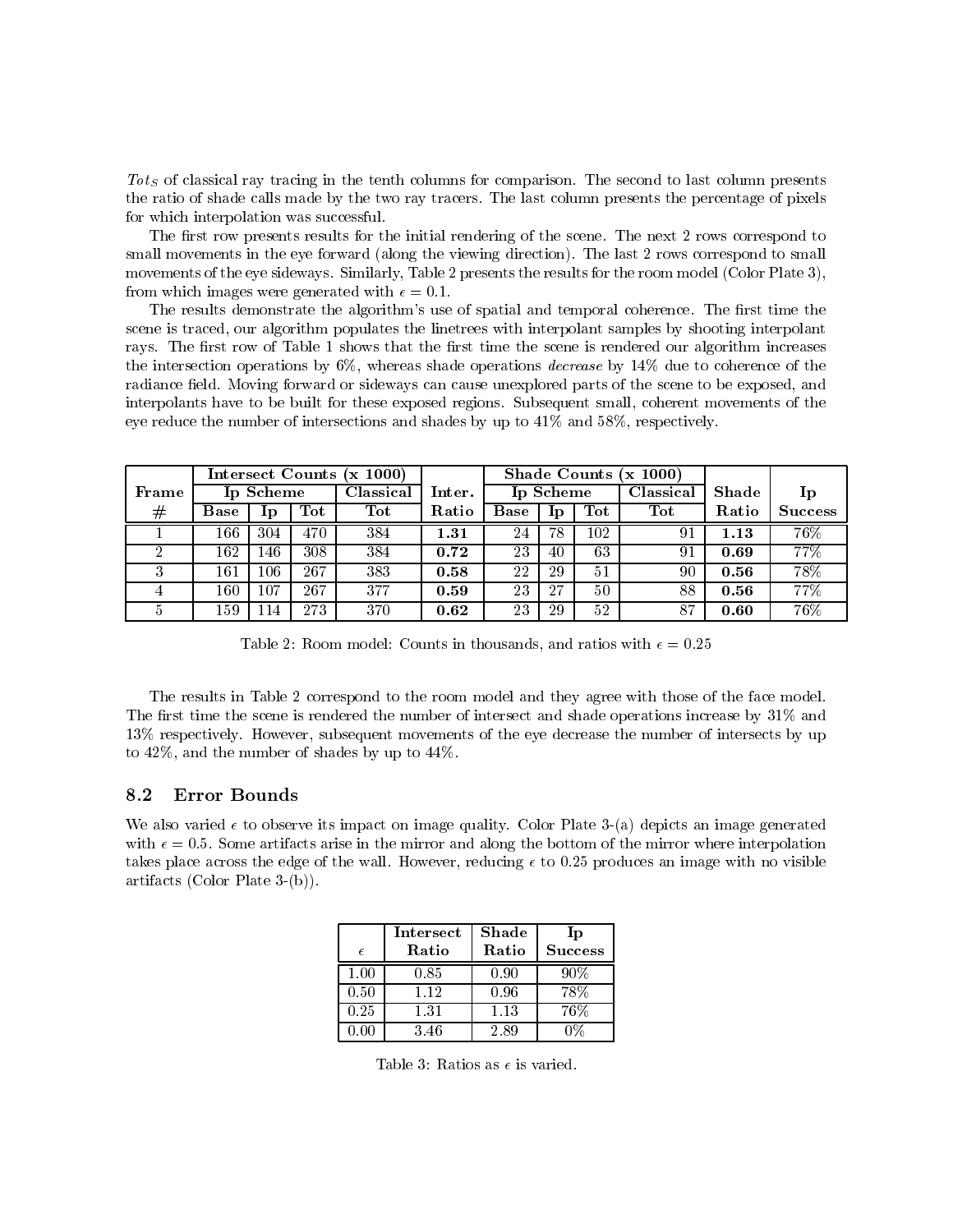Table 3 summarizes the quantitative impact a range of  $\epsilon$  values have on the results. As  $\epsilon$  values decrease, the number of intersect and shade operations increase, and the success rates drop. However, we find that the change is not very dramatic, and good performance can be achieved in a scene with no visible artifacts. It is also useful to note that decreasing  $\epsilon$  from 1.0 to 0.25 achieves good image quality but does not substantially increase the work.

#### 9 **Conclusion**

We described a novel scheme for lazy computation of information about radiance, organized by a persurface, hierarchical subdivision of linespace. We built a prototype implementation of this strategy, and showed that it accelerates a classical ray-tracing computation by reducing the number of primitive geometric and radiometric operations performed. Our scheme exploits screen-space, ob ject-space, and temporal coherence, and is the first to trade radiometric error bounds for the computation incurred in ray tracing. The approach accelerates not only the generation of single images but also the generation of images for a coherent sequence of viewpoints.

We intend to extend this approach in a number of ways. First, we will apply it to environments that exhibit a full range of BRDFs, and greater geometric complexity. Second, the isotopy predicate can be used to eliminate wasteful supersampling over homogenous screen-space regions. Finally, in an interactive setting, we are investigating strategies for persistent storage of radiance values in portions of the scene that have already been traversed, and for discarding such values when they have outlived their usefulness.

#### 10 Acknowledgments

We are grateful to Light Control, Inc. for funding this research. Michael Werman's helpful comments and advice are gratefully acknowledged. We would also like to thank Andrew Myers for his useful suggestions.

## References

- [1] AMANATIDES, J. Ray Tracing with Cones. In Computer Graphics (SIGGRAPH '84 Proceedings) (July 1984), H. Christiansen, Ed., vol. 18, pp. 129-135.
- [2] Appel, A. Some Techniques for Shading Machine Renderings of Solids. In Proceedings of SJCC (1968), Thompson Books, Washington, D.C., pp. 37–45.
- [3] ARVO, J., AND KIRK, D. B. Fast Ray Tracing by Ray Classification. In Computer Graphics (SIGGRAPH '87 Proceedings) (July 1987), M. C. Stone, Ed., vol. 21, pp. 55-64.
- [4] Chen, S. E., Rushmeier, H., Miller, G., and Turner, D. A Progressive Multi-Pass Method for Global Illumination. Computer Graphics (SIGGRAPH '91 Proceedings)  $25, 4$  (July 1991), 165-174.
- [5] Cook, R. L., Porter, T., and Carpenter, L. Distributed Ray Tracing. In Computer Graphics (SIG- $GRAPH$  '84 Proceedings) (July 1984), vol. 18, pp. 137-45.
- [6] Fujimoto, A., and Iwata, K. Accelerated Ray Tracing. Computer Graphics: Visual Technology and Art (Proc. Computer Graphics Tokyo '85)  $(1985)$ , 41-65.
- [7] Glassner, A. Principles of Digital Image Synthesis. Morgan Kaufmann Publishers, Inc., San Francisco, CA, 1995.
- [8] GLASSNER, A. S. Space Subdivision for Fast Ray Tracing. IEEE Computer Graphics and Applications 4,  $10(1984), 15-22.$
- [9] Glassner, A. S. Spacetime Ray Tracing for Animation. IEEE Computer Graphics and Applications 8, 2  $(Mar. 1988), 60-70.$
- [10] Glassner, A. S., Ed. An Introduction to Ray Tracing. Academic Press, 1989.